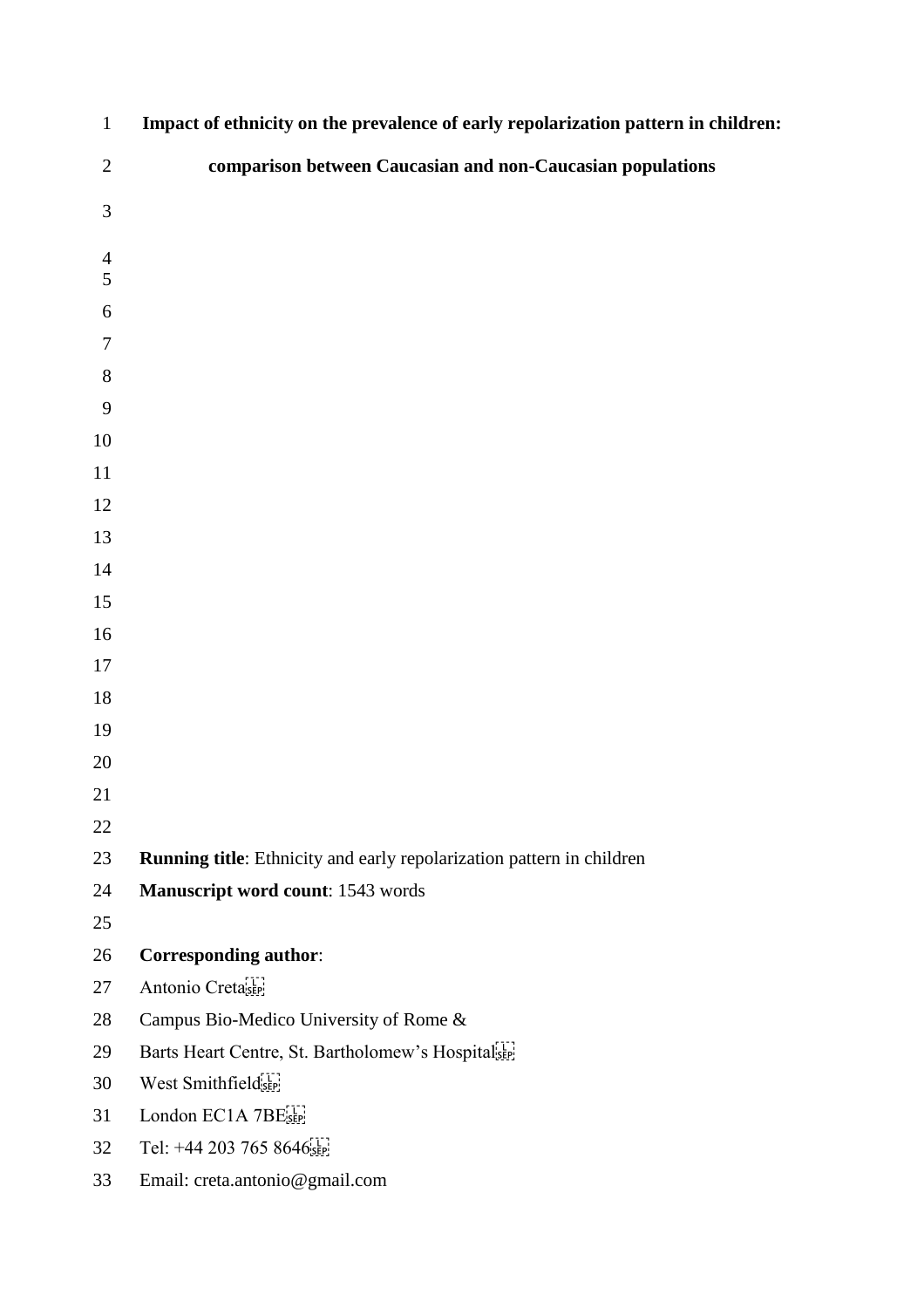**Abstract**

# **Introduction**

 The patterns and prevalence of early repolarization pattern (ER in paediatric populations from different ethnic backgrounds other than Caucasian have not been determined.

**Methods**

 We analyzed ECGs of black children (ages xx-yy) who were prospectively recruited in the north-west Madagascar and compared them to age & sex matched Caucasian 42 ethnicity individuals. ERP was defined by  $\geq 0.1$  mV J-point elevation in at least two contiguous inferior and/or lateral ECG leads.

# **Results**

 A total of 616 children were included. There was a trend toward a higher frequency of ERP in the Africans compared to the Caucasians (23.3% vs 17.1% respectively, p=0.053). The subtype (slurred versus notched) and location of ERP (lateral, inferior or infero-lateral) were significantly different in the two groups (p<0.001 and p=0.020, respectively). There was no significant difference in the number of high-risk ECG features of ERP (i.e. horizontal/descendent pattern, inferior or infero-lateral location or 51 J-waves  $\geq$ 2 mm) between Malagasy and Caucasian children. On the multivariate analysis, Malagasy ethnicity and faster heart rate were independent predictive factors of ERP (OR 3.57, 95%CI 2.04-6.25, p<0.001 and 0.98, 95%CI 0.962-0.987, p<0.001, respectively).

**Conclusions**

 African children have an increased risk of ER compared to Caucasian counterparts. Future studies should clarify the clinical and prognostic significance of ERP in the pediatric population, and whether ethnicity has an impact on the outcomes.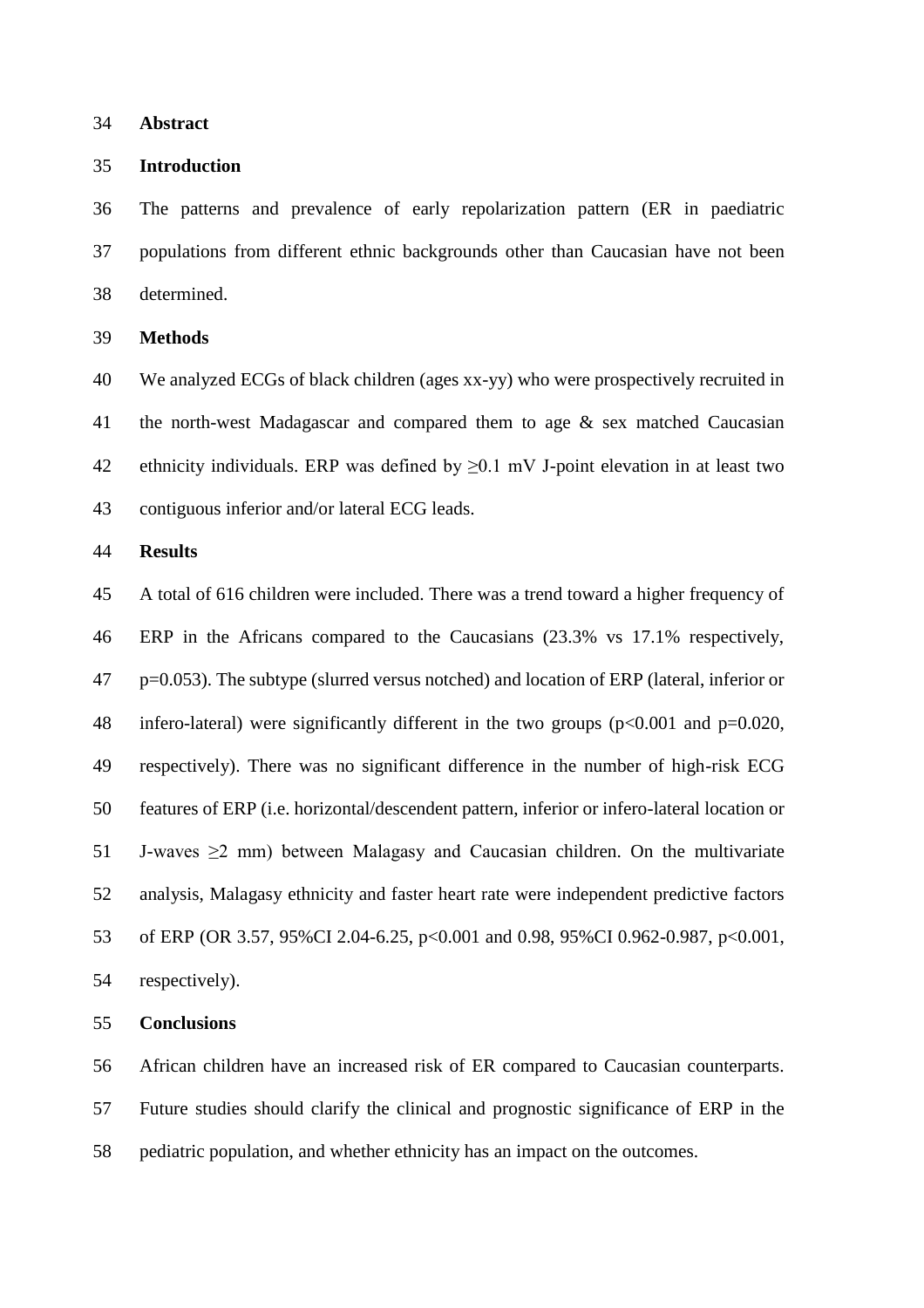# **Introduction**

60 The early repolarization (ER) pattern has been defined as an elevation of J-point  $> 0.1$  mV in at least two contiguous inferior and/or lateral leads of a standard 12-lead electrocardiogram (ECG) [1-2]. ERP has traditionally been considered a benign variant [3-5]. The possible correlation of ERP with polymorphic ventricular tachycardia (VT) and ventricular fibrillation (VF) was firstly described in experimental studies on coronary-perfused wedge preparations [6-8]. More recently, clinical evidence for an increased risk of sudden cardiac death (SCD) and life-threatening arrhythmias among adult Caucasian patients with ERP has been provided [9-12]; however, it is not clear whether these results apply to the black African population as well. Furthermore, the clinical significance of ERP in the young is not well understood. ERP has been found in a substantial proportion of paediatric first-degree relatives of sudden arrhythmic death probands [12]. Although ERP occurs with increased frequency in black adult cohorts [13-16], to the author's knowledge, descriptions of the patterns and prevalence of ERP in paediatric populations of ethnic backgrounds other than Caucasian are unknown. The aim of this study is to define the patterns and prevalence of ERP in children from a sub-Saharan African country, and to compare them to matched Caucasian ethnicity individuals.

#### **Methods**

*African (North-Malagasy) group*

 Children aged 4-12 years old were prospectively recruited in October 2015 as part of a screening program for cardiovascular diseases in two schools of Ambanja, northwest Madagascar. The Malagasy population combines morphological and cultural traits of both Bantu and Austronesian ancestry [17-18]. The coastal area where we collected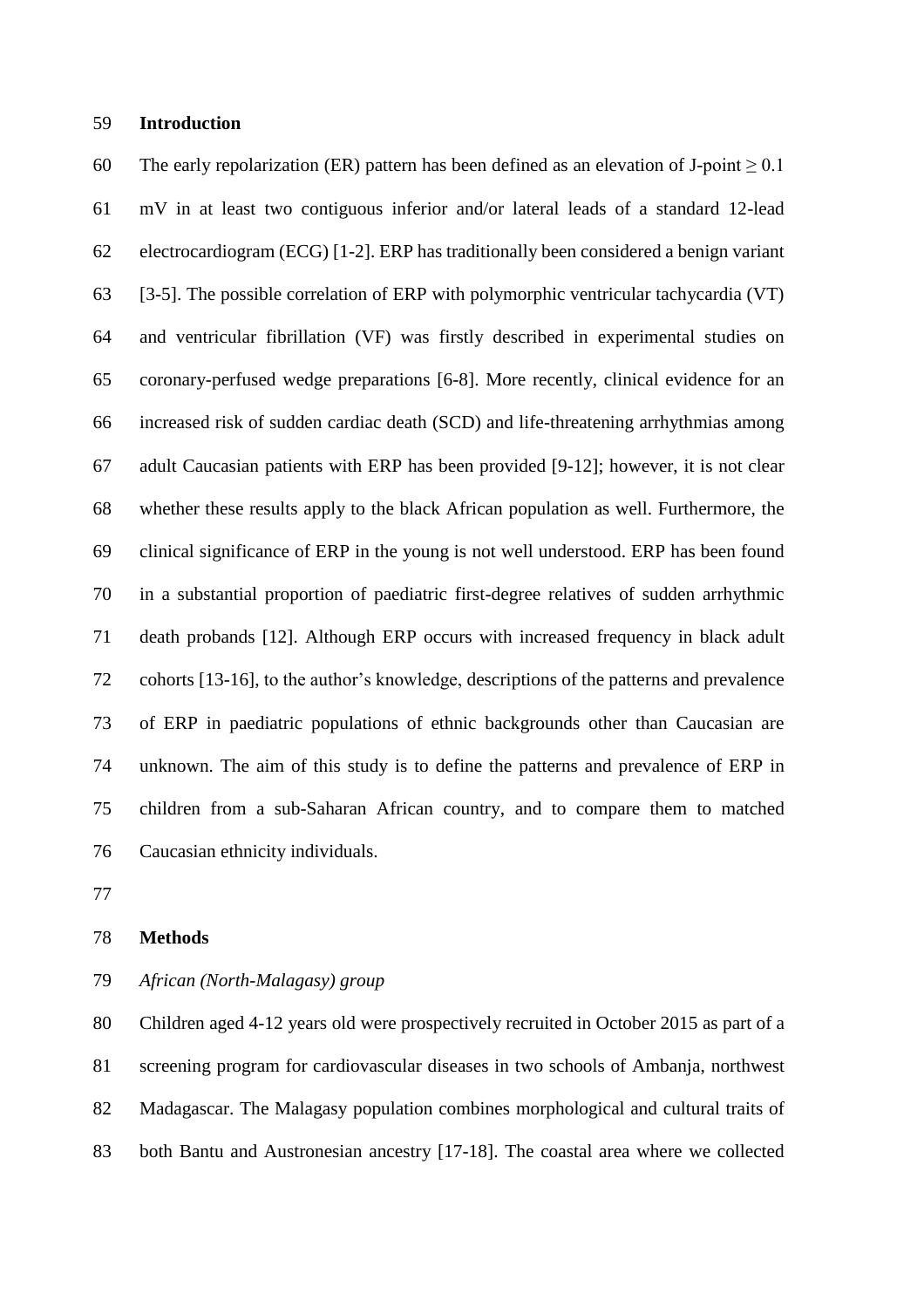these data is mainly inhabited by Sakalava people, a Negroid group with predominant "African features", but mixed Bantu-Austronesian genetic background [17]. Consent to the study was given by parents or attorneys, and ethics approval was obtained. Each child underwent physical examination, ECG and transthoracic echocardiogram. Subjects with known cardiovascular disease and/or pathological echocardiographic findings (i.e. cardiomyopathy or valvular heart disease) were excluded.

#### *Caucasian group*

 We analysed de-identified ECGs of consecutive Caucasian children, aged 4-12 years old, who underwent an ECG between 2016 and 2017 as part of either a pre-participation screening for non-competitive sport, routine pre-assessment before surgery or hospital admission at the University Hospital of Udine (Italy). Subjects with known cardiovascular diseases were excluded. Parents of the individuals included had previously given consent to use clinical data of their children for epidemiological research purposes.

*ECG analysis*

 All ECGs were recorded at rest at 25 mm/s and 10 mm/mV (0.05-150 Hz). ECGs were analysed by two experienced cardiologists. A third cardiologist intervened to resolve disputes whenever the two reviewers were in disagreement regarding the interpretation. ERP was defined as a J-point elevation ≥0.1 mV in at least two contiguous inferior (II, III, aVF) and/or lateral (V5-V6, I, aVL) leads, in the presence of a QRS duration <120 ms [19-20]. ERP was classified either as slurred or notched terminal part of the QRS (Fig. 1-2) [19-20]. The ST segment elevation 100 ms after the J-point was measured and classified either as horizontal/descendent (<1 mm, continuing as a flat/descending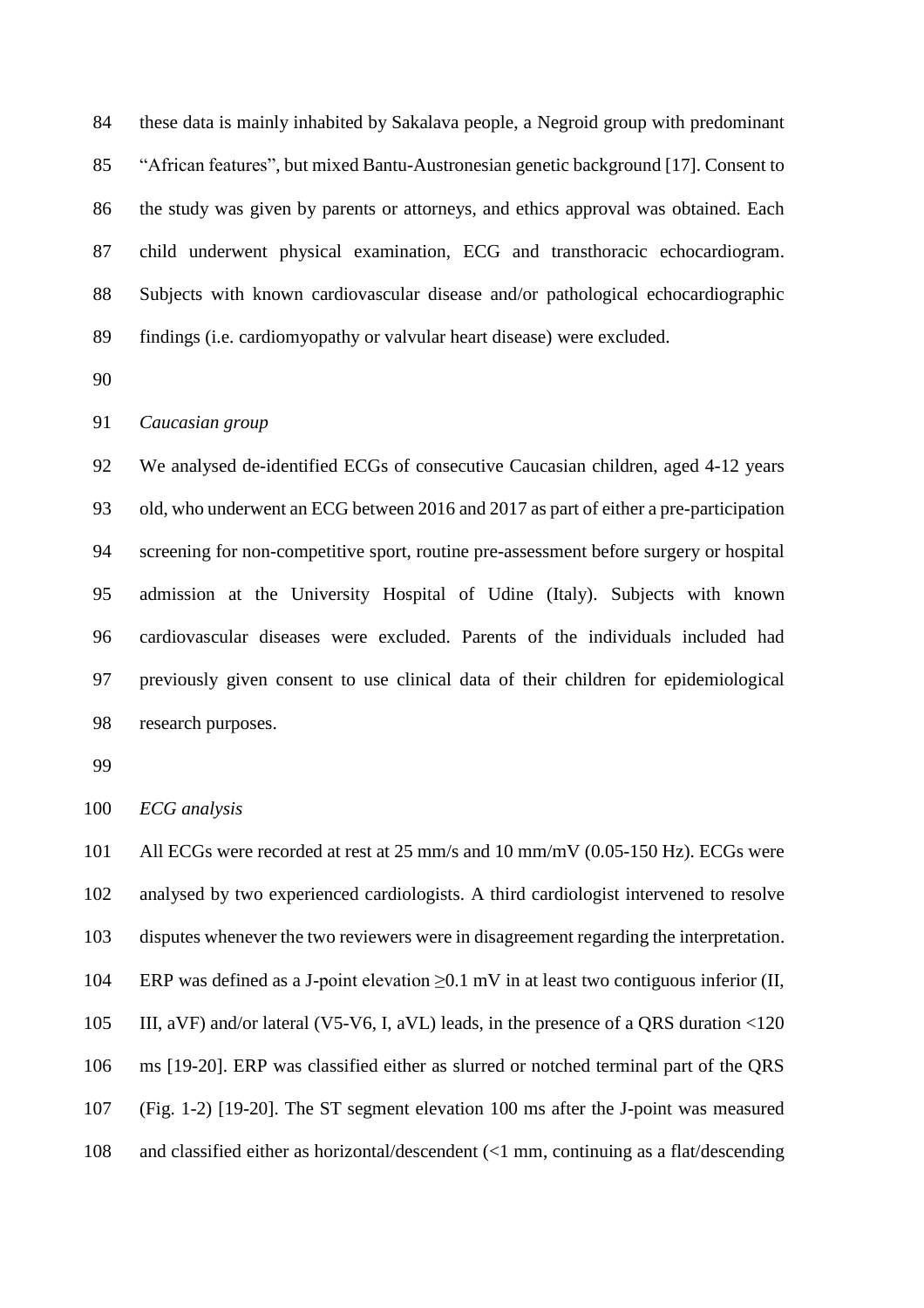109 segment until onset of the T wave) or ascendant  $(\geq 1 \text{ mm})$ , ascending gradually until the T wave) [19-20]. The amplitude of the J-wave was also measured. The number of high- risk ERP features (e.g. horizontal/descendent pattern, inferior or infero-lateral location 112 or J-waves  $\geq 2$  mm) [12, 19-20] was noted for each individual. Other measurements included PR interval, QT and corrected QT (Bazett formula).

*Statistical analysis*

 Student's t-test or Mann-Withney test was employed for comparison of continuous variable. The chi-square test was utilized to compare nominal variables expressed as proportions. Multivariate binary logistic regression (forward likelihood ratio method; probability for stepwise 0.05) was performed for identifying independent predictors of ERP. All P-values were considered significant when <0.05. SPSS version 19.0 was used for all analyses.

### **Results**

*African (North-Malagasy) group*

125 A total of 300 subjects were included (mean age that  $7.5\pm2.7$ , 47.7% boys). ERP was observed in the 23.3% of the group and there was a trend toward a higher frequency in males compared to females (25.1% vs 21.7% respectively, p=0.47). ERP was more commonly located in the lateral leads (47.1%) or in both the inferior and lateral leads (28.6%) (Table 1). Notched QRS pattern was significantly more frequent than slurred QRS pattern (82.9% vs. 17.1%, respectively). The mean J-point elevation was 1.1 mm 131 (range 1 to 2 mm) and 4 children (5.7%) had a J point elevation  $\geq$ 2 mm. The mean QT 132 was  $363\pm41$  ms and the mean cQT was  $468\pm48$  ms. Main results are shown in Table 1.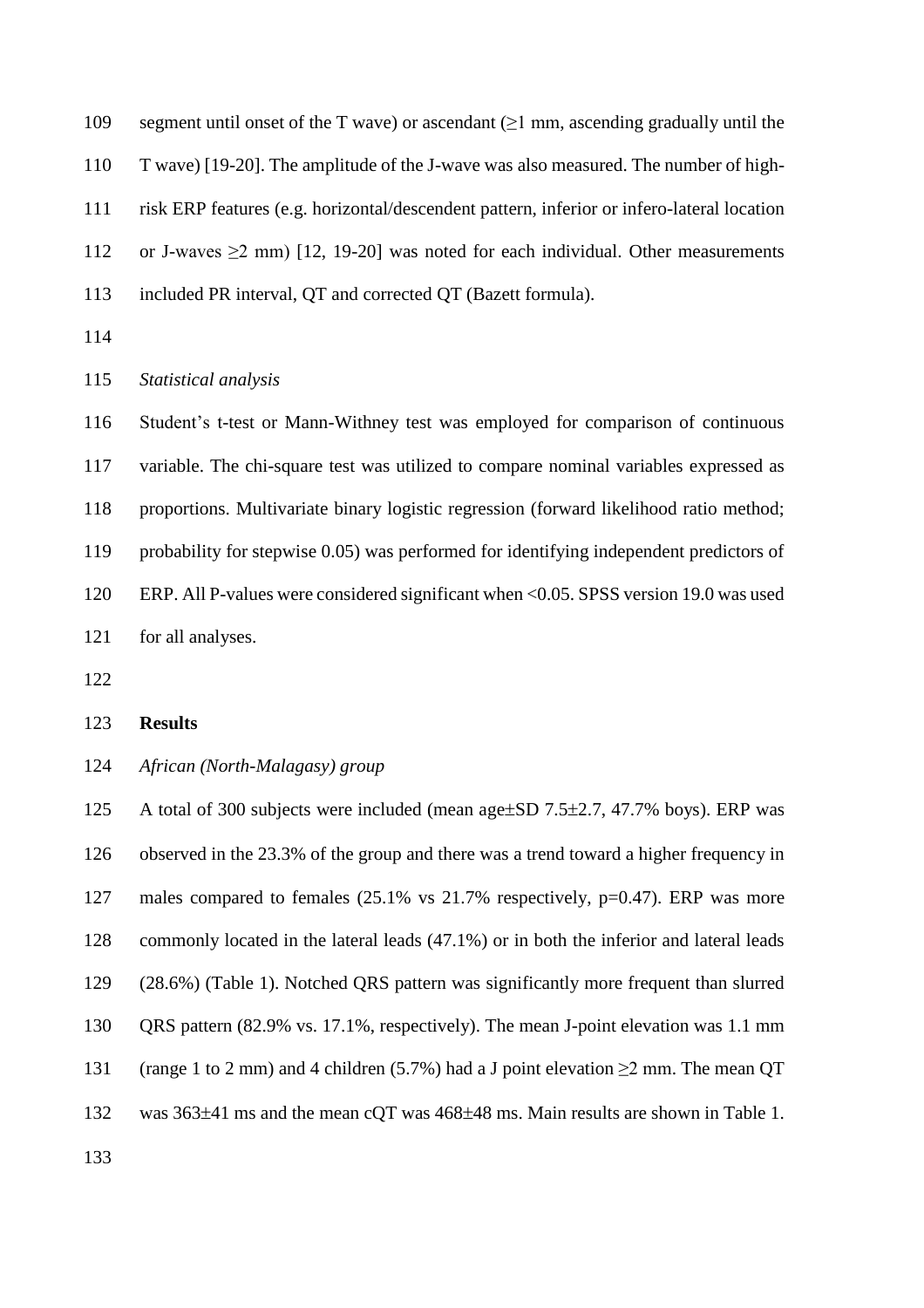# *Caucasian group*

135 Among the 316 children included (mean age tSD 7.6 t2.7, 49% boys), ERP was observed in 17.1% (54), with a similar distribution between males and females (17% vs 18%, respectively, p=0.89). The ERP was infero-lateral in 50% of cases, lateral in 29.6% and inferior in the remaining 20.4% (Table 1). A slurred QRS pattern was more frequent than a notched QRS pattern (33.3% vs 66.7%, respectively). The mean J-point 140 elevation was 1.1 mm (range 1 to 2 mm) and 5 children (9.3%) had an elevation  $\geq$ 2 141 mm. The mean QT was  $330\pm 29$  ms and the mean corrected QT interval; was  $396\pm 18$ ms. Results are shown in Table 1.

# *North-Malagasy versus Caucasian children*

 Demographic characteristics were similar in the two groups (Table 1). The Africans, 146 compared to the Caucasians, showed a significantly faster heart rate  $(103\pm18 \text{ vs } 84\pm15 \text{ s})$ 147 bpm, p<0.001) and a longer QT interval  $(346\pm39 \text{ vs } 330\pm29, \text{ p} < 0.001)$ . There was a trend toward a higher frequency of ERP in the Africans compared to the Caucasians (23.3% vs 17.1% respectively, p=0.053). The subtype of ERP (slurred versus notched) and location of ERP (lateral, inferior or infero-lateral) were significantly different in 151 the two groups ( $p<0.001$  and  $p=0.020$ , respectively). J waves  $\geq 2$  mm were significantly more frequent in the Caucasian subjects (p=0.033). There was no significant difference in the number of high-risk ECG features of ERP (i.e. horizontal/descendent pattern, inferior or infero-lateral location or J-waves ≥2 mm) between Malagasy and Caucasian children (Table 1).

*Univariate and multivariate analysis*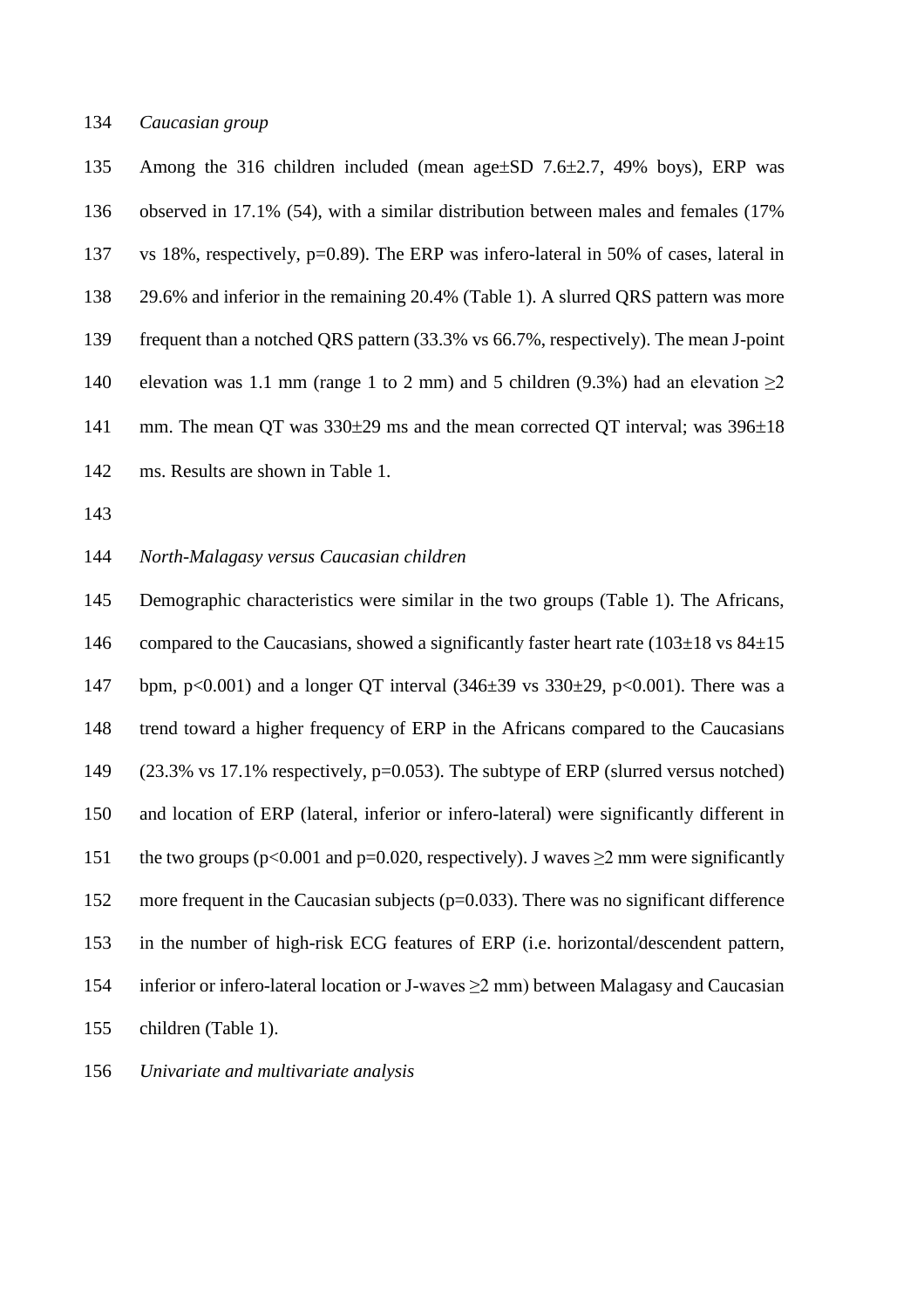- On both univariate and multivariate analysis, Malagasy ethnicity and faster heart rate
- were independent predictive factors of ERP (on the multivariate, OR 3.57, 95%CI 2.04-
- 6.25, p<0.001 and 0.98, 95%CI 0.962-0.987, p<0.001, respectively) (Table 2).
- 

*Discussion*

 ERP is a relatively common ECG finding, with an estimated prevalence of 0.6%-24% [14-16]. Some reports suggest a higher prevalence of ERP in the Afro-Americans [1] [21]. ERP has been traditionally considered as a benign finding, especially in young people. The American Heart Association/American College of Cardiology Foundation/Heart Rhythm Society International in 2009 defined ER as "a normal variant commonly characterized by J-point elevation and rapidly upsloping or normal ST segment" [5]. More recent evidence has revealed an increased prevalence of ERP in subjects with idiopathic ventricular fibrillation [9-12]. The absolute risk difference for arrhythmia death has been estimated at 70 cases per 100,000 subjects with ERP per 171 year [20]. The presence of ERP in the inferior leads, giant J-waves (i.e.  $\geq$ 2 mm) and horizontal/descending ST morphology have been proposed as ECG features suggestive of an increased risk of VF [19-20]. Although ERP has been associated with higher mortality risk in Caucasians, evidence in non-white populations is limited. In a recent observational study, ERP was not associated with long-term mortality in a large prospective black adult community cohort, suggesting that ERP may be a benign finding in blacks [22]. However, no data are available regarding black paediatric population. To the best of our knowledge, this is the first study to analyse the prevalence and characteristics of ERP in black children. We found a trend toward a higher prevalence of ERP in black African children compared to white Caucasian children. Notably, the Malagasy ethnicity was associated with a significant higher risk of ERP in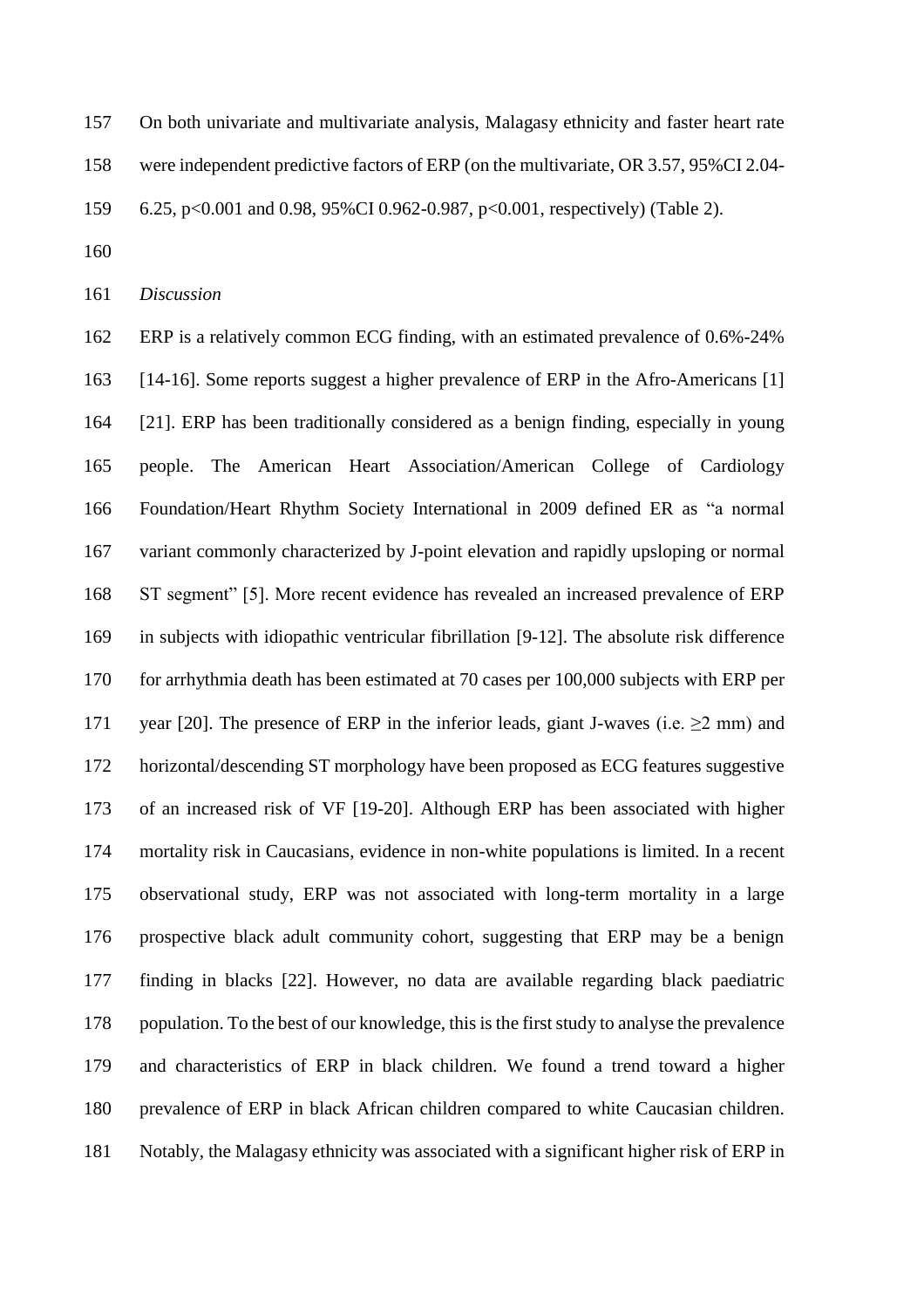a multivariate analysis. These results confirm what previously documented among black adults and highlight the importance of genetic background in the cardiac repolarization. We have found no difference between the two populations on the numbers of ECG features associated with increased risk of VF (giant J-waves, inferior or infero-lateral location and horizontal/descendent pattern of ST). However, it is unclear whether these criteria can be adopted for risk stratification in children as well as in adults.

 Longitudinal studies are warranted to clarify whether ERP has the same prognostic value in blacks compared to whites, particularly in the paediatric population.

 An additional finding of this study was that Malagasy children showed a significant longer QT/QTc interval compared to the Caucasians. As we previously reported [23], malnutrition was common among Malagasy children included in this study. It is possible that malnutrition might cause some changes in the cardiac repolarization, leading to a prolongation of the QT interval [24].

# *Strengths and limitations*

 A strength of this study is that analyses of ECG from Caucasian and Malagasy children were performed by two independent cardiologists, with the intervention of a third one for cases with discordant interpretation. The main limitation is the lack of any prospective data regarding clinical outcomes and long-term follow-up of children with ERP.

*Conclusions*

Children of Bantu-Austronesian origin from north Madagascar have an increased risk

of ERP compared to Caucasian counterparts living in Italy. Future studies should focus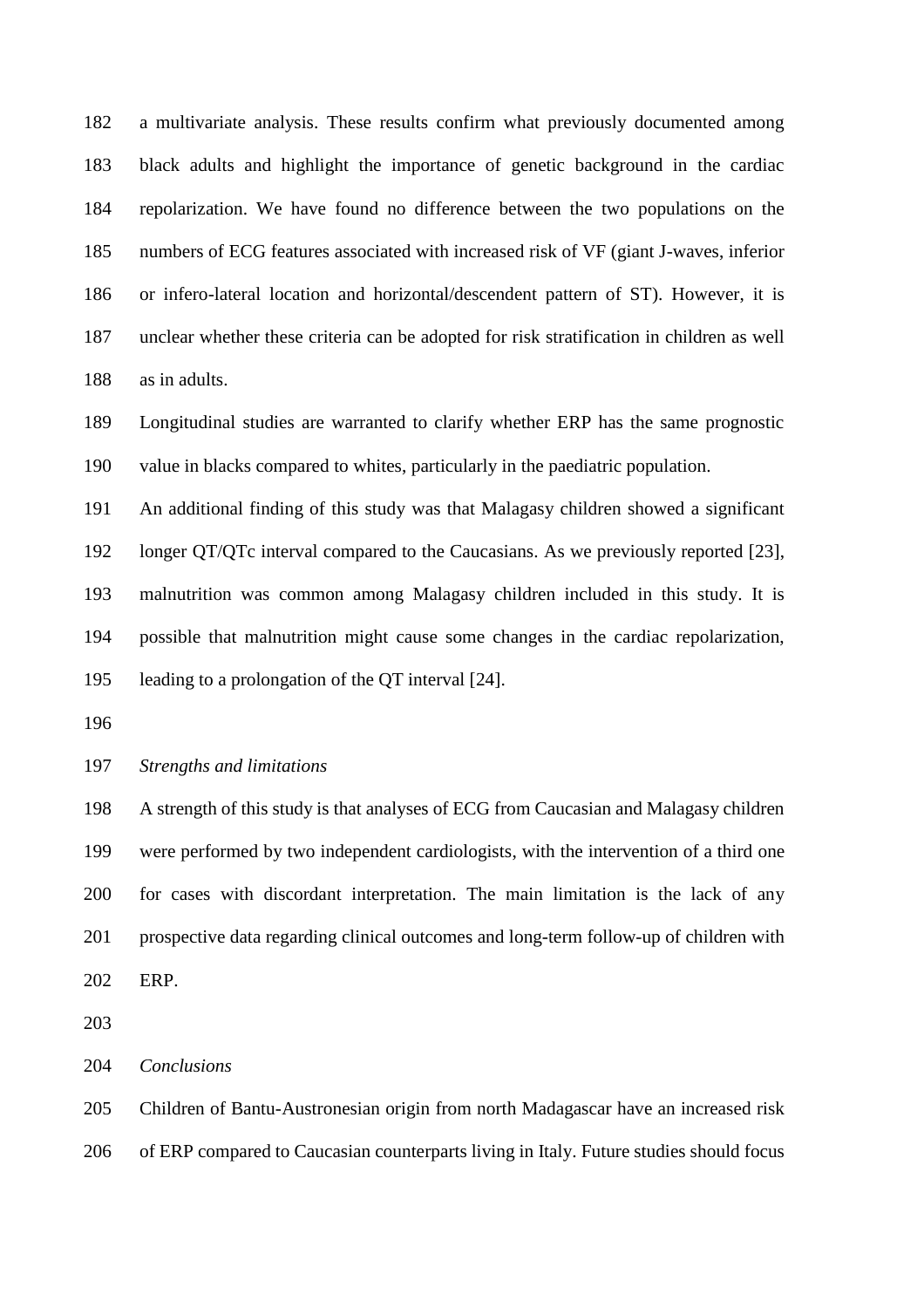| 208 | prognostic significance of ERP in the pediatric population, and whether ethnicity has    |  |  |  |  |  |  |
|-----|------------------------------------------------------------------------------------------|--|--|--|--|--|--|
| 209 | an impact on the outcomes.                                                               |  |  |  |  |  |  |
| 210 |                                                                                          |  |  |  |  |  |  |
| 211 | <b>Disclosure</b>                                                                        |  |  |  |  |  |  |
| 212 | Authors have no conflicts of interest to declare.                                        |  |  |  |  |  |  |
| 213 |                                                                                          |  |  |  |  |  |  |
| 214 |                                                                                          |  |  |  |  |  |  |
| 215 | Comments:                                                                                |  |  |  |  |  |  |
| 216 | Nice descriptive study.                                                                  |  |  |  |  |  |  |
| 217 | 1. Given the importance of malnutrition you should control for this and consider         |  |  |  |  |  |  |
| 218 | plotting a histogram of different BMI gps or body weight e,g <10-15% ideal,              |  |  |  |  |  |  |
| 219 | $<10\%$ ideal, ideal, $>10\%$ etc or divide into quintiles to see of there is a sig diff |  |  |  |  |  |  |
| 220 | in degree of ER. Could be a good discussion point.                                       |  |  |  |  |  |  |
| 221 | 2. I assume no data on FHX SCD                                                           |  |  |  |  |  |  |
| 222 | 3. Is there any association between septal lead V1-V3 high take off ie usual             |  |  |  |  |  |  |
| 223 | African pattern and freq of ER?                                                          |  |  |  |  |  |  |
| 224 |                                                                                          |  |  |  |  |  |  |
| 225 |                                                                                          |  |  |  |  |  |  |
| 226 |                                                                                          |  |  |  |  |  |  |
| 227 |                                                                                          |  |  |  |  |  |  |
| 228 |                                                                                          |  |  |  |  |  |  |
| 229 |                                                                                          |  |  |  |  |  |  |
| 230 |                                                                                          |  |  |  |  |  |  |
| 231 |                                                                                          |  |  |  |  |  |  |

on clarify the exact prevalence of ERP in sub-Saharan Africa, the clinical and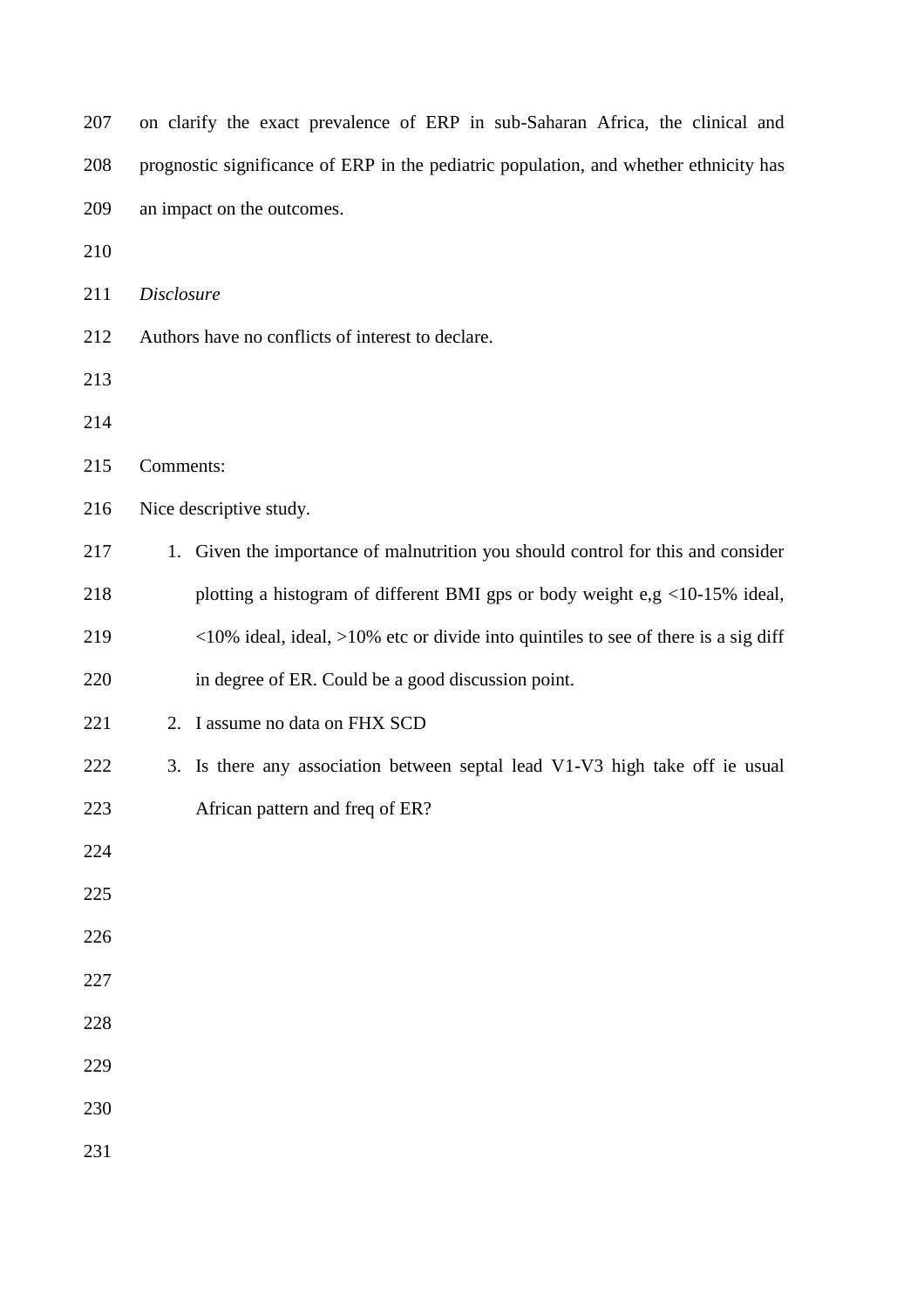- 
- 
- 
- 
- 

- [1] Priori et al. HRS/EHRA/APHRS Expert Consensus Statement on the Diagnosis and Management of Patients with Inherited Primary Arrhythmia Syndromes. *Heart Rhythm* 2013;10;1932-63.
- [2] Patton KK, Ellinor PT, Ezekowitz M, Kowey P, Lubitz SA, Perez M, Piccini J, Turakhia M, Wang P, Viskin S. Electrocardiographic Early Repolarization. A Scientific
- Statement From the American Heart Association. *Circulation* 2016;133:1520-1529.
- [3] Wasserburger RH, Alt WJ. The normal RS-T segment elevation variant. *Am J Cardiol* 1961;8:184–192.
- [4] Mehta MC, Jain AC. Early repolarization on scalar electrocardiogram. *Am J Med Sci* 1995;309:305–311.
- [5] Rautaharju PM, Surawicz B, Gettes LS. AHA/ACCF/HRS recommendations for the standardization and interpretation of the electro- cardiogram, part IV: the ST segment, T and U waves, and the QT interval: a scientific statement from the American Heart Association Electrocardiography and Arrhythmias Committee, Council on Clinical Cardiology; the American College of Cardiology Foundation; and the Heart Rhythm Society. *Circulation*. 2009;119:e241–e250.
- [6] Gussak I, Antzelevitch C. Early repolarization syndrome: clinical characteristics and possible cellular and ionic mechanisms. *J Electrocardiol* 2000;33:299–309.
- [7] Yan GX, Antzelevitch C. Cellular basis for the Brugada syndrome and other mechanisms of arrhythmogenesis associated with ST segment elevation. *Circulation*  259 1999;100:1660-1666.
- [8] Shu J, Zhu T, Yang L, Cui C, Yan GX. ST-segment elevation in the early repolarization syndrome, idiopathic ventricular fibrillation, and the Brugada syndrome: cellular and clinical linkage. *J Electrocardiol* 2005;38:26–32.
- [9] Haissaguerre M, Derval N, Sacher F et al. Sudden cardiac arrest associated with early repolarization. *N Engl J Med* 2008;358:2016–2023.
- [10] Nam GB, Kim YH, Antzelevitch C. Augmentation of J waves and electrical storms in patients with early repolarization. *N Engl J Med* 2008;358:2078–2079.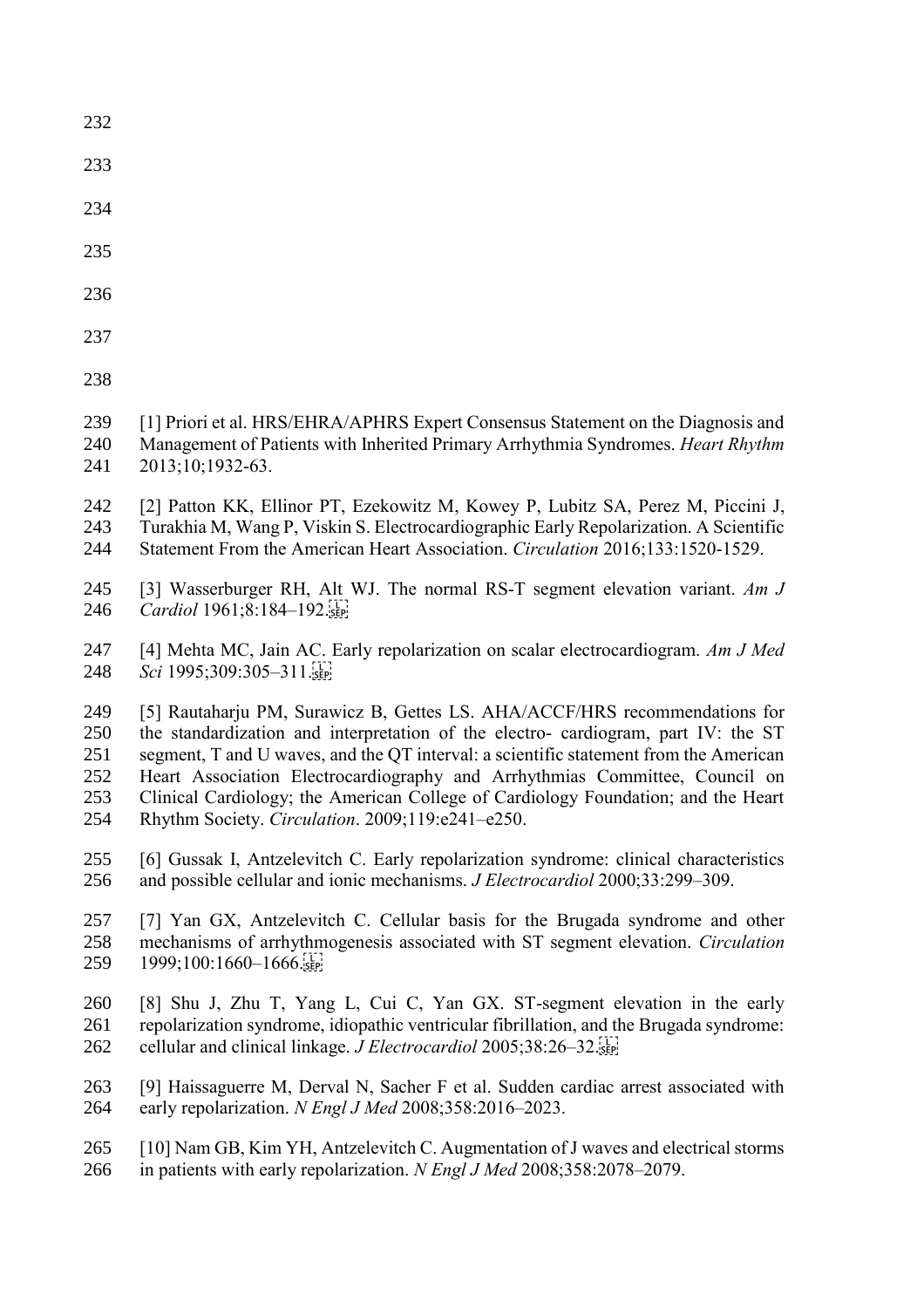- [11] Rosso R, Kogan E, Belhassen B, Rozovski U, Scheinman MM, Zeltser D, Halkin A, Steinvil A, Heller K, Glikson M, Katz A, Viskin S. J-point elevation in survivors of primary ventricular fibrillation and matched control subjects: incidence and clinical significance. *J Am Coll Cardiol* 2008;52:1231–1238.
- [12] Wu SH, Lin XX, Cheng YJ, Qiang CC, Zhang J. Early repolarization pattern and risk for arrhythmia death: a meta-analysis. *J Am Coll Cardiol* 2013;61:645-50.
- [13] McCorquodale A, Poulton R, Hendry J, Norrish G, Field E, Mead-Regan S, Lowe M, Kaski JP.High prevalence of early repolarization in the paediatric relatives of sudden arrhythmic death syndrome victims and in normal controls. *Europace*. 2017;19:1385-1391.
- [14] TikkanenJT, AnttonenO, JunttilaMJ, AroAL, KerolaT, RissanenHA, ReunanenA,
- Huikuri HV. Long-term outcome associated with early repolarization on electro-
- cardiography. *N Engl J Med* 2009;361:2529–2537.
- [15] SinnerMF, ReinhardW, MullerMetal. Association of early repolarization pattern
- on ECG with risk of cardiac and all-cause mortality: a population-based prospective
- cohort study (MONICA/KORA). *PLoS Med* 2010;7:e1000314.
- [16] Walsh JA III, Prineas R, Daviglus ML, Ning H, Liu K, Lewis CE, Sidney S, Schreiner PJ, Iribarren C, Lloyd-Jones DM. Prevalence of electrocardiographic abnormalities in a middle-aged, biracial population: coronary artery risk development in young adults study. *J Electrocardiol* 2010;43:e381ee389
- [17] Hurles ME, Sykes BC, Jobling MA, Forster P. The dual origin of the Malagasy in Island Southeast Asia and East Africa: evidence from maternal and paternal lineages. *Am J Hum Gene*t. 2005;76:894–901
- [18] Tofanelli S, Bertoncini S, Castrì L, Luiselli D, Calafell F, Donati G, Paoli G. On the origins and admixture of Malagasy: new evidence from high-resolution analyses of paternal and maternal lineages. *Mol Biol Evol*. 2009;26:2109–24
- [19] Macfarlane P, Antzelevitch C, Haissaguerre M, Huikuri HV, Potse M, Rosso R, Sacher F, Tikkanen J, Wellens H, Yan GX. The early repolarization pattern: consensus
- paper. *J Am Coll Cardiol* 2015;66:470–477.
- [20] Antzelevitch C, Yan GX, Ackerman MJ, Borggrefe M, Corrado D, Guo J, Gussak I, Hasdemir C, Horie M, Huikuri H, Ma C, Morita H, Nam GB, Sacher F, Shimizu W, Viskin S, Wilde AAM. J-Wave syndromes expert consensus conference report: Emerging concepts and gaps in knowledge. *Europace* 2017;19; 665-694.
- [21] Zhang J, Hocini M, Strom M, Cuculich PS, Cooper DH, Sacher F, Haïssaguerre M, Rudy Y. The Electrophysiological Substrate of Early Repolarization Syndrome: Noninvasive Mapping in Patients. *JACC Clin Electrophysiol*. 2017;3:894–904.
- [22] Kelly JP, Greiner M, Soliman EZ, Randolph TC, Thomas KL, Dunlay SM, Curtis LH, O'Brien EC, Mentz RJ. Relation of Early Repolarization (J Point Elevation) to Mortality in Blacks (from the Jackson Heart Study). *Am J Cardiol* 2018;122:340-346.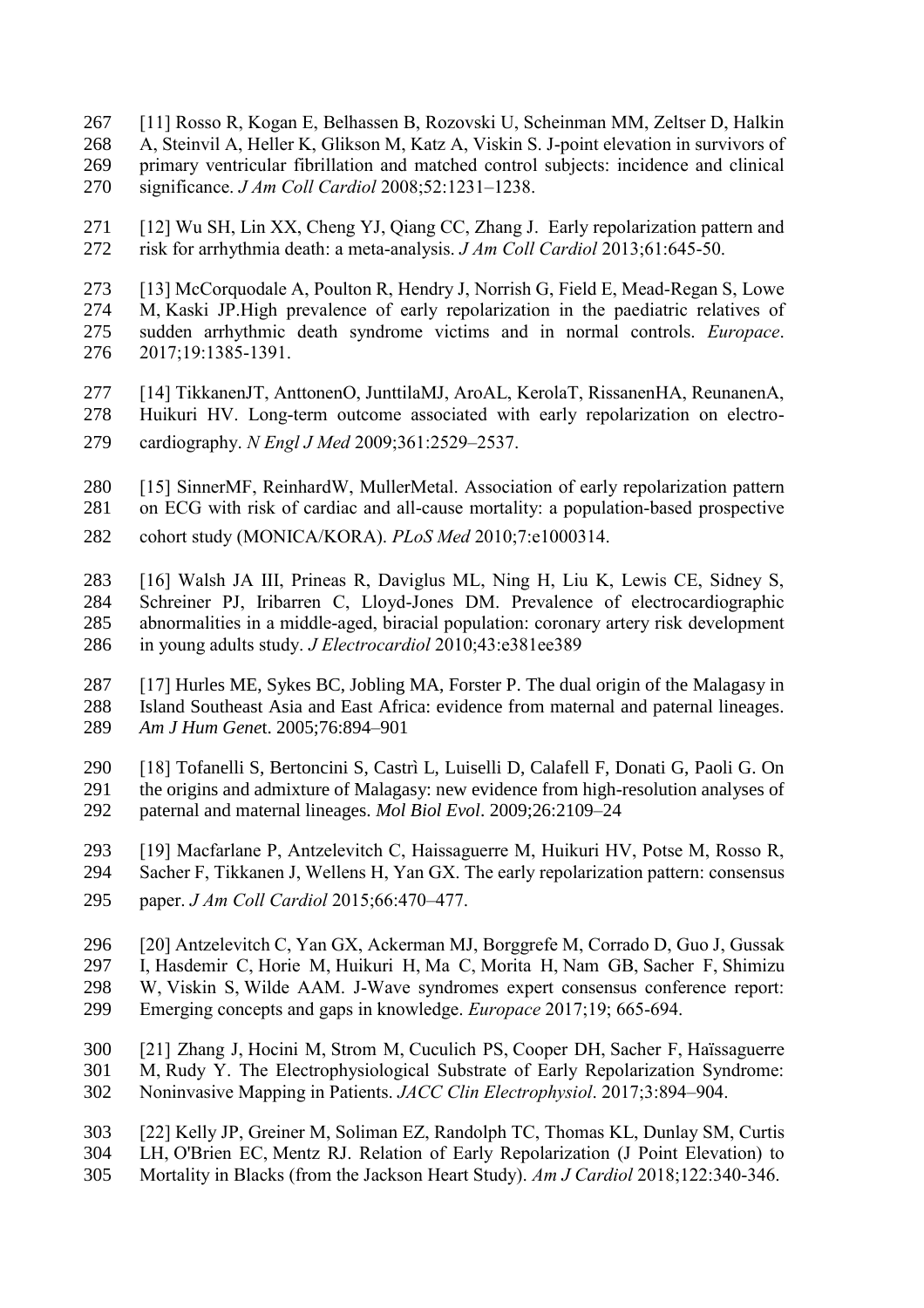- 306 [23] Di Gioia G, Creta A, Fittipaldi M, Giorgino R, Quintarelli F, Satriano U, Cruciani 307 A, Antinolfi V, Di Berardino S, Costanzo D, Bettini R, Mangiameli G, Caricato 308 M, Mottini G. Effects of Malnutrition on Left Ventricular Mass in a North-Malagasy 309 Children Population. *PLoS One* 2016;11:e0154523
- 310 **[**24] El Razaky O, Naeem A, Donia A, El Amrousy D, Elfeky N. Cardiac changes in
- 311 moderately malnourished children and their correlations with anthropometric and
- 312 electrolyte changes. *Echocardiography* 2017;34:1674-1679.

|                              | <b>Variable</b>              | All sample     | Madagascar               | Caucasian      | $\mathbf{p}$ |  |
|------------------------------|------------------------------|----------------|--------------------------|----------------|--------------|--|
|                              |                              | $(n=616)$      | $(n=300)$                | $(n=316)$      |              |  |
|                              | Age                          | $7.5 \pm 2.7$  | $7.5 + 2.7$              | $7.6 \pm 2.7$  | 0.819        |  |
|                              | <b>Male</b>                  | 47.4%          | 47.7% (143)              | 47.2%          | 0.898        |  |
|                              |                              | (292)          | (149)                    |                |              |  |
|                              | <b>Heart Rate</b>            | $94 \pm 18$    | $103 \pm 18$             | $84 \pm 15$    | < 0.001      |  |
|                              | <b>PR</b>                    | $138 + 21$     | $140 + 23$               | $137 \pm 18$   | 0.067        |  |
|                              | <b>Short PR</b>              | $1.1\%$ (7)    | $0\%$ (0)<br>$2.3\%$ (7) |                | 0.006        |  |
|                              | 1st degree AV Block          | 9.6% (59)      | 5.4% (17)<br>14.0% (42)  |                | < 0.001      |  |
|                              | QT                           | $346 + 39$     | $363 \pm 41$<br>$330+29$ |                | < 0.001      |  |
|                              | <b>QTc</b>                   | $431 + 50$     | $468 + 48$               | $396 \pm 18$   | < 0.001      |  |
|                              | Brugada pattern              | $0\%$ (0)      | $0\%$ (0)                | $0\%$ (0)      | N.A.         |  |
| <b>ERP</b>                   |                              | 20.1%          | 23.3% (70)               | 17.1% (54)     | 0.053        |  |
|                              |                              | (124)          |                          |                |              |  |
|                              | $J$ -point $\geq 2$ mm       | $7.3\%$ (9)    | $5.7\%$ (4)              | $9.3\%$ (5)    | 0.033        |  |
|                              | <b>Lateral</b>               | 39.5% (49)     | 47.1% (33)               | 29.6% (16)     | 0.020        |  |
| <b>Location</b>              | <b>Inferior</b>              | 22.6% (28)     | 24.3% (17)               | 20.4% (11)     |              |  |
|                              | <b>Inferolateral</b>         | 37.9% (47)     | 28.6% (20)               | 50% (27)       |              |  |
| <b>Slurring</b>              |                              | 38.7% (48)     | $17.1\%$ (12)            | 66.7% (36)     | < 0.001      |  |
|                              | <b>Notching</b>              | 61.3% (76)     | 82.9% (58)               | 33.3% (18)     | < 0.001      |  |
|                              | <b>Ascendant ST-segment</b>  | 87% (108)      | 85.7% (60)<br>89.9% (48) |                | 0.838        |  |
|                              | <b>Horizontal ST-segment</b> | 13% (16)       | 14.3% (10)               | $11.1\%$ (6)   |              |  |
| <b>Number</b>                | $\bf{0}$                     | 44             | 29                       | 15             |              |  |
| of ECG                       | $\mathbf{1}$                 | 60             | 31                       | 29             | 0.310        |  |
| high-risk                    | $\overline{2}$               | 20             | 10                       | 10             |              |  |
| <b>features</b> <sup>a</sup> | $\overline{\mathbf{3}}$      | $\overline{0}$ | $\overline{0}$           | $\overline{0}$ |              |  |

**Table 1** Demographic and results.

Note. <sup>a</sup> ECG high-risk features were defined as J wave ≥2 mm, inferior or infero-lateral location and horizontal/descendent pattern of the ST-segment.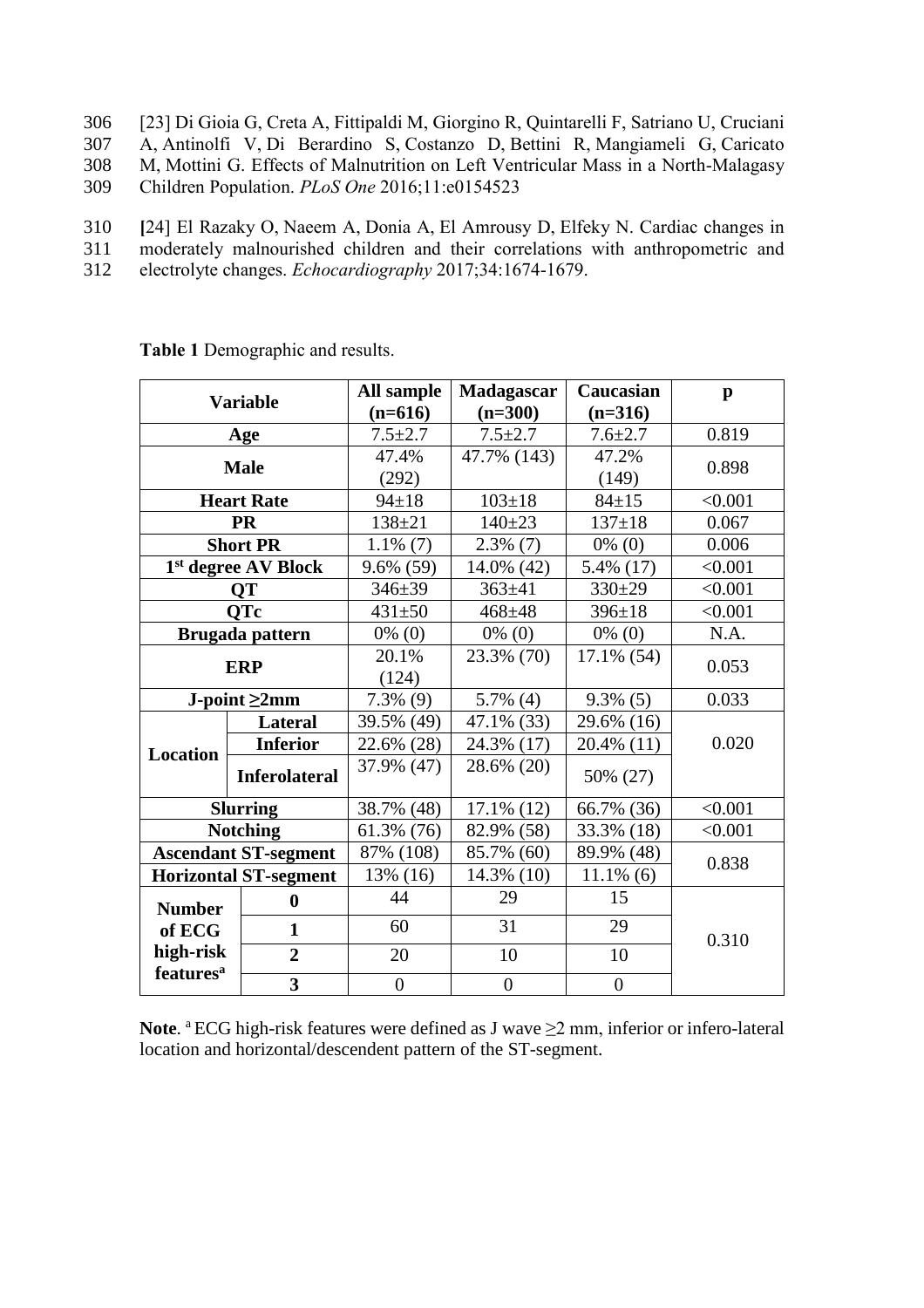| Variable   | Univariate |           |         | Multivariate |           |         |
|------------|------------|-----------|---------|--------------|-----------|---------|
|            | <b>OR</b>  | 95%CI     | P       | <b>OR</b>    | 95%CI     | P       |
| Age        | 1.04       | $0.996 -$ | 0.071   |              |           |         |
|            |            | 1.103     |         |              |           |         |
| Male       | 1.44       | 1.006-    | 0.046   |              |           |         |
|            |            | 2.073     |         |              |           |         |
| Malagasy   | 1.25       | $0.87 -$  | 0.228   | 3.57         | $2.04 -$  | < 0.001 |
|            |            | 1.15      |         |              | 6.25      |         |
| Heart rate | 0.98       | $0.970 -$ | < 0.001 | 0.97         | $0.961 -$ | < 0.001 |
|            |            | 0.990     |         |              | 0.984     |         |
| <b>PR</b>  | 1.00       | $0.994 -$ | 0.607   |              |           |         |
|            |            | 1.011     |         |              |           |         |
| <b>QT</b>  | 1.01       | 1.000-    | 0.035   |              |           |         |
|            |            | 1.009     |         |              |           |         |
| QTc        | 1.00       | $0.993 -$ | 0.107   | 0.992        | 0.986-    | 0.012   |
|            |            | 1.001     |         |              | 0.998     |         |

**Table 2** Predictors of early repolarization pattern.